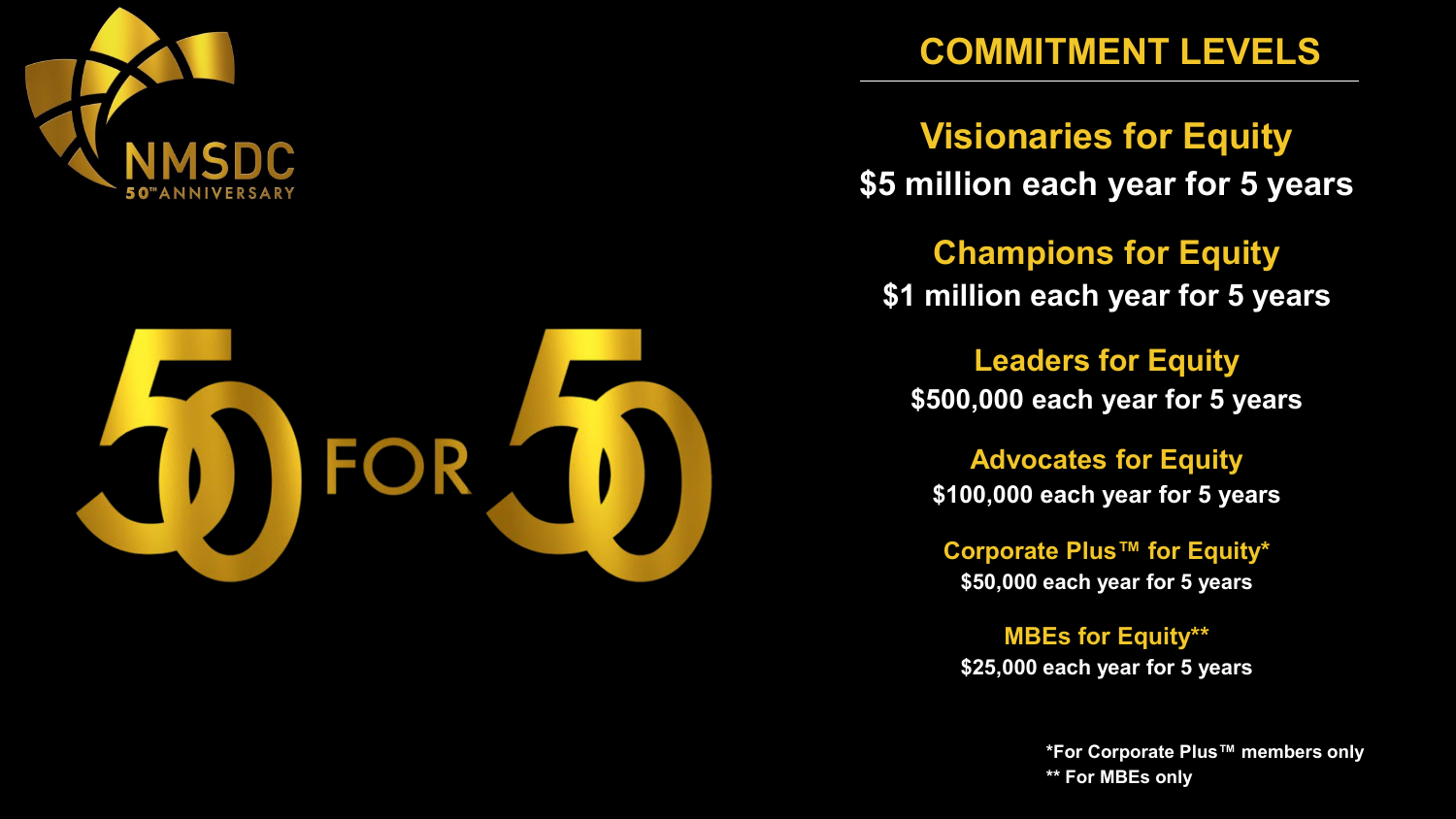

## **VISIONARIES FOR EQUITY BENEFITS**

- Annual Keynote Speaking opportunities
- Premier acknowledgement on all press releases
- Virtual plaque for your public profile
- Program naming opportunities
- Premier acknowledgement on all 50 for 50 campaign promotions
- Highlighted in Economic Impact Studies
- Acknowledgment in the footer of NMSDC emails
- Acknowledgement on the NMSDC website homepage
- Acknowledgement in NMSDC news item
- Placement in NMSDC's Virtual Hall of Fame of Equity Champions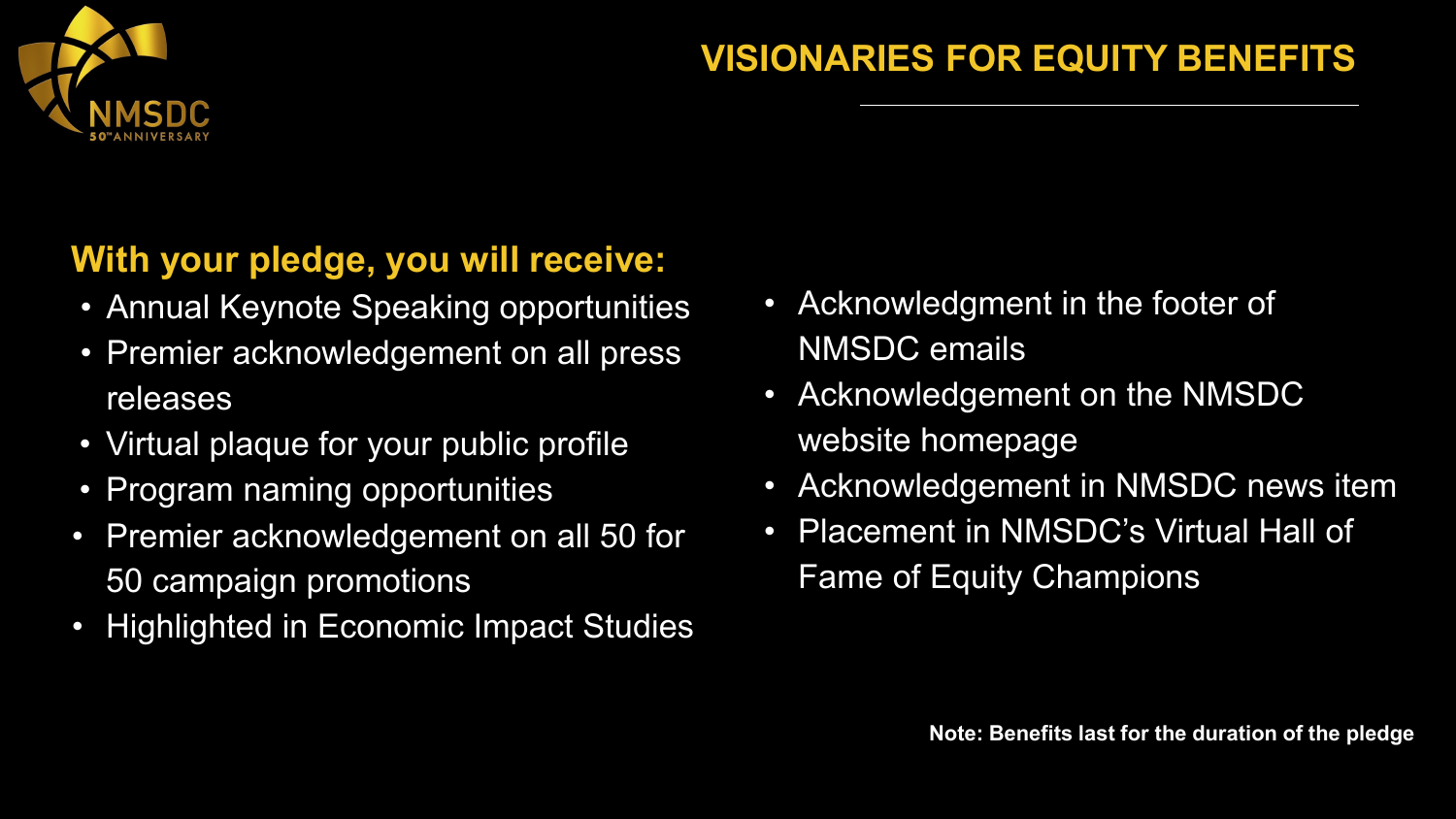

## **CHAMPIONS FOR EQUITY BENEFITS**

- Program naming opportunities
- Premier acknowledgement on all 50 for 50 campaign promotions
- Highlighted in Economic Impact Studies
- Acknowledgment in the footer of NMSDC emails
- Acknowledgement on the NMSDC website homepage
- Acknowledgement in NMSDC news item
- Placement in NMSDC's Virtual Hall of Fame of Equity Champions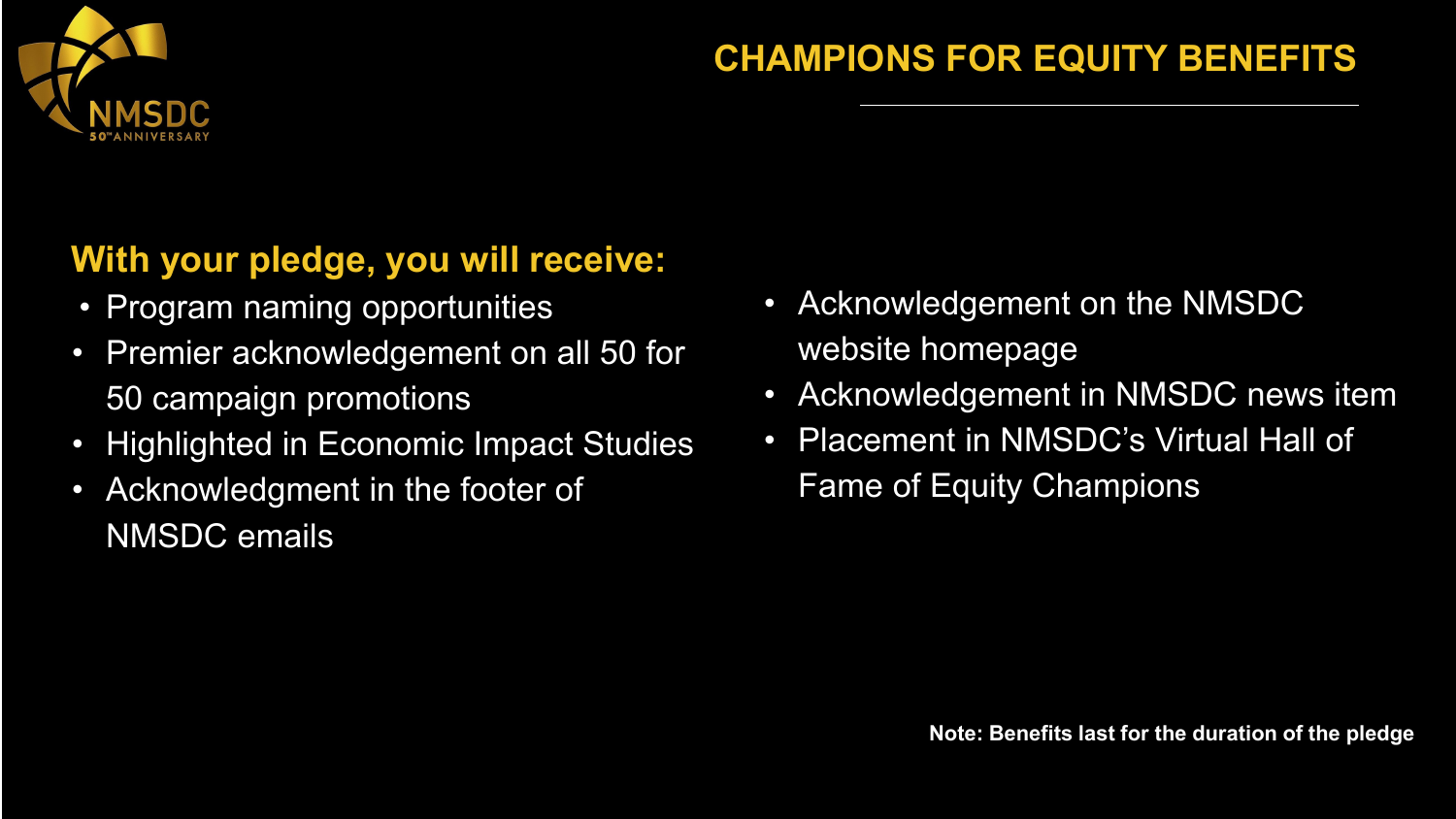

## **LEADERS FOR EQUITY BENEFITS**

- Acknowledgment in the footer of NMSDC emails
- Acknowledgement on the NMSDC website homepage
- Acknowledgement in NMSDC news item
- Placement in NMSDC's Virtual Hall of Fame of Equity Champions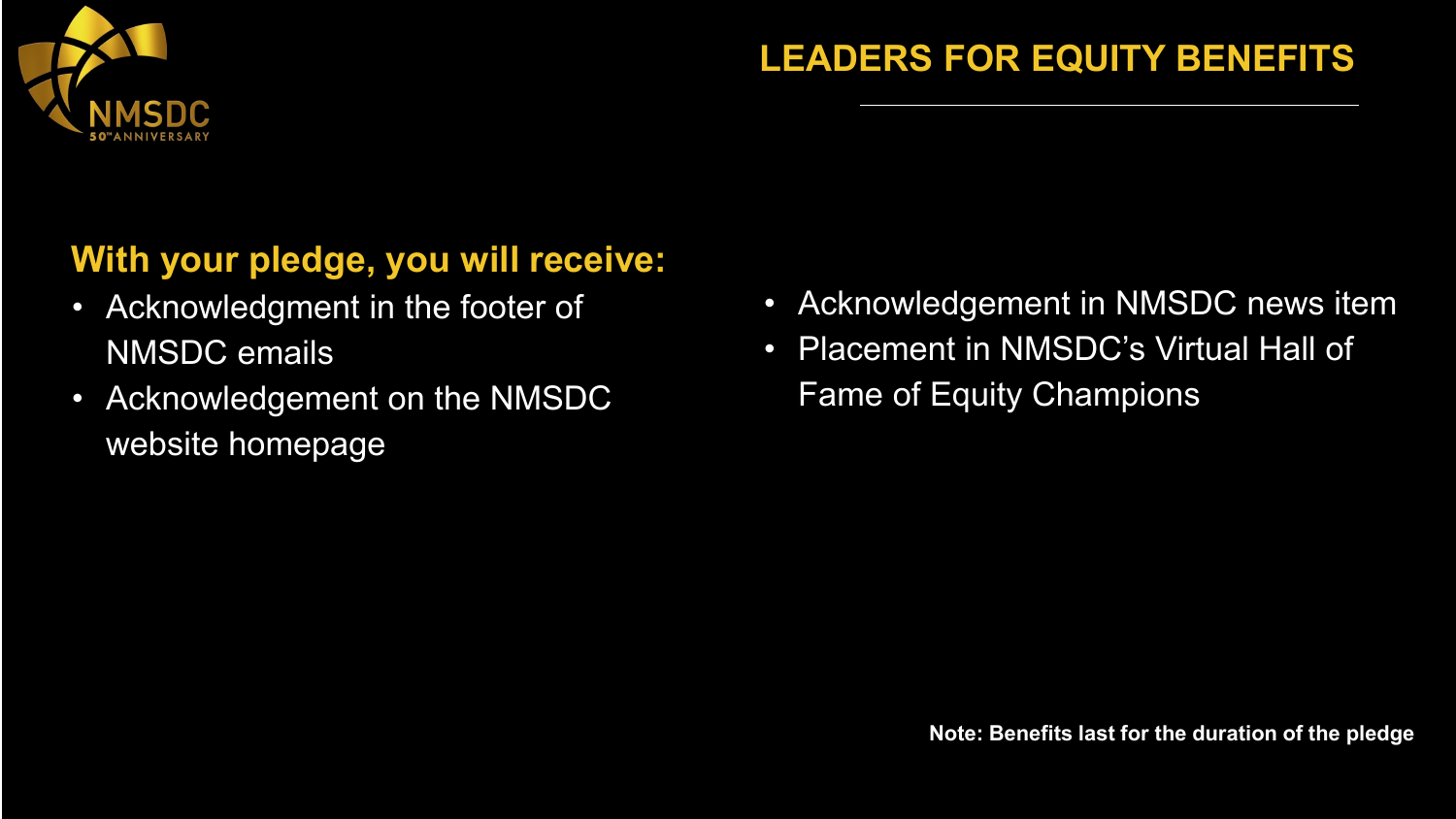

#### **ADVOCATES FOR EQUITY BENEFITS**

- Acknowledgement on the NMSDC website homepage
- Acknowledgement in NMSDC news item
- Placement in NMSDC's Virtual Hall of Fame of Equity Champions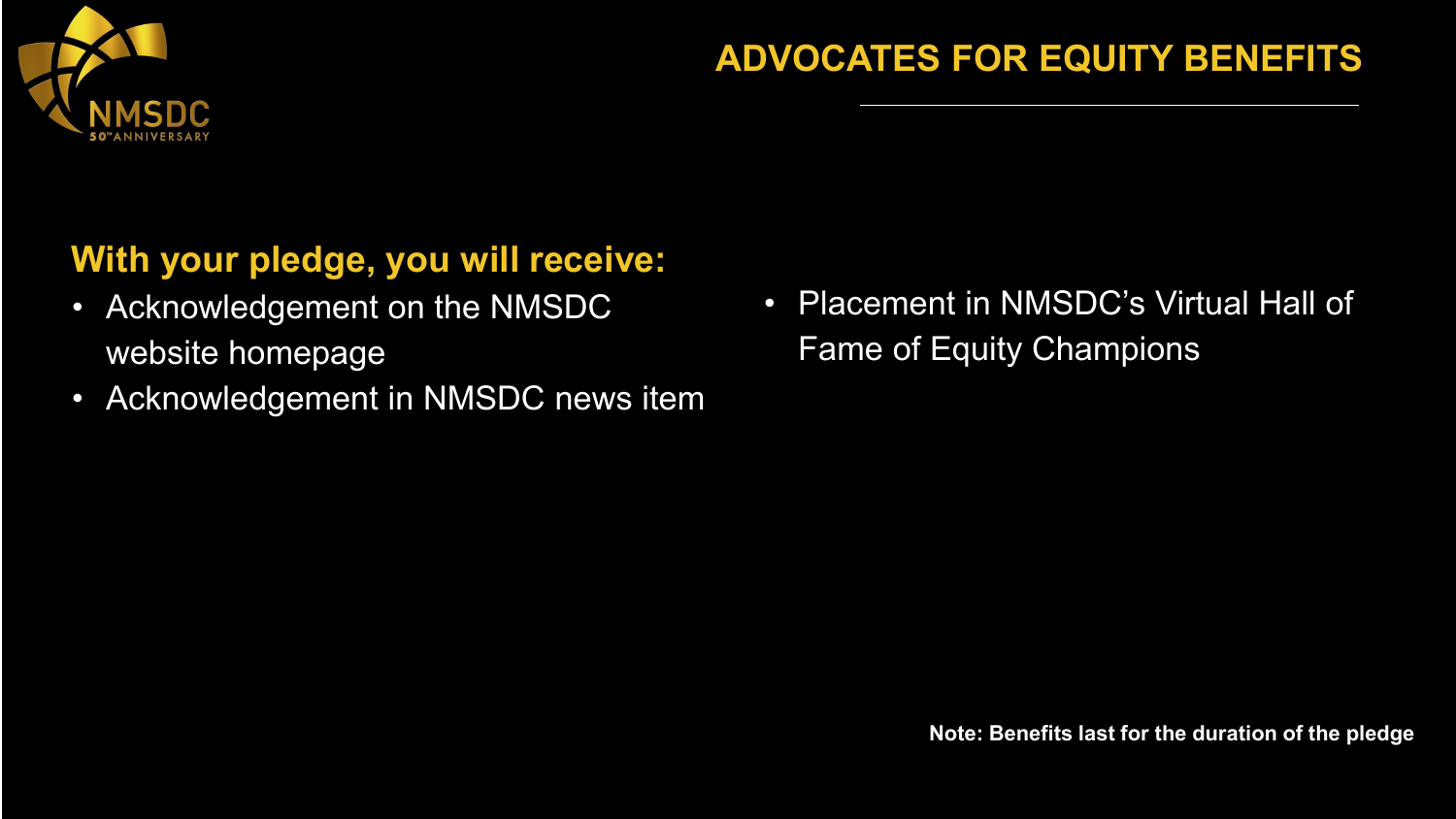

- Acknowledgement on the NMSDC website homepage
- Acknowledgement in NMSDC news item
- Placement in NMSDC's Virtual Hall of Fame of Equity Champions